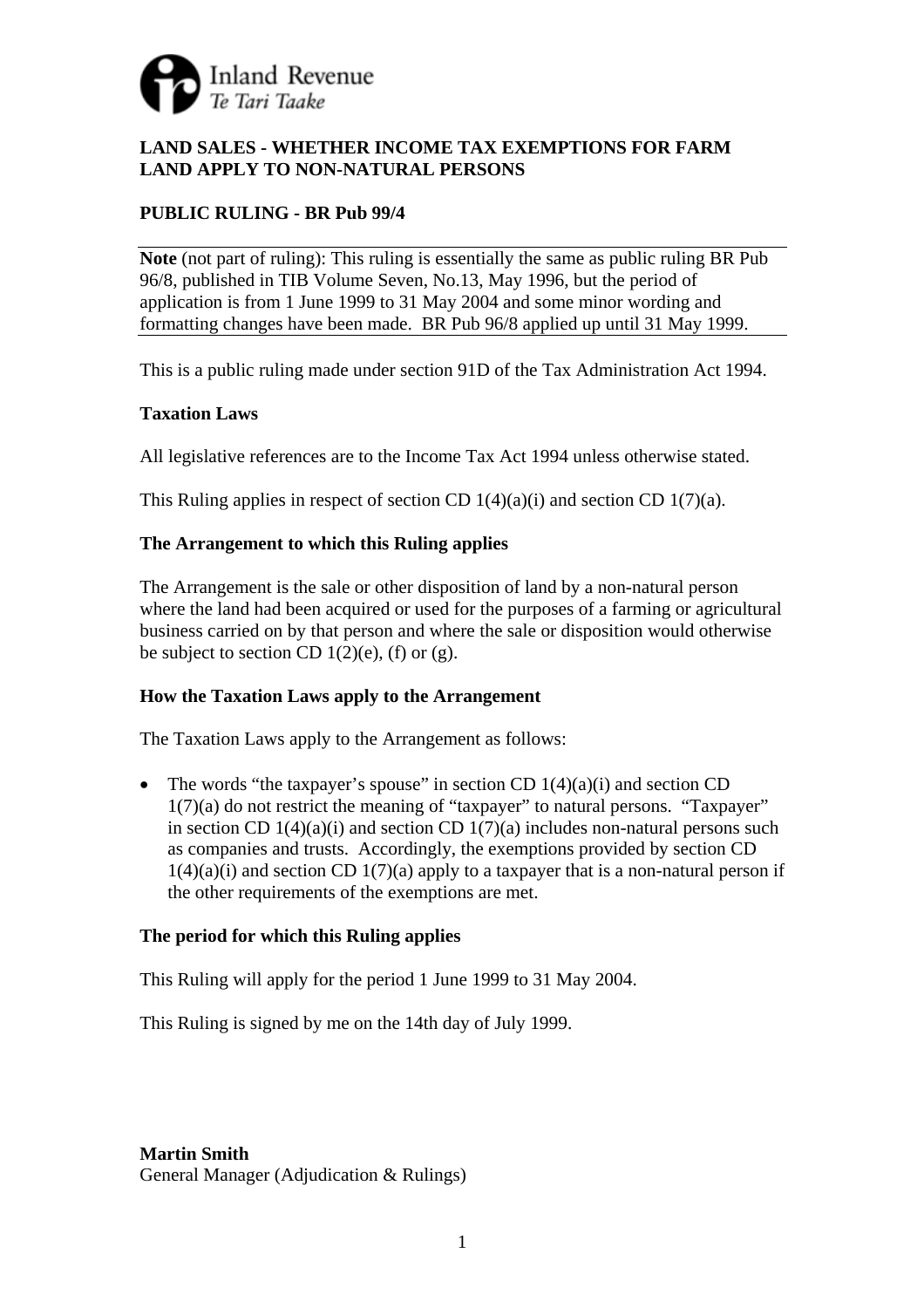

# **COMMENTARY ON PUBLIC RULING BR Pub 99/4**

This commentary is not a legally binding statement, but is intended to provide assistance in understanding and applying the conclusions reached in public ruling BR Pub 99/4 ("the Ruling").

#### **Background**

Amounts derived from certain sales or other dispositions of land that would otherwise be gross income under section CD 1(2), are subject to a number of exemptions.

This Ruling considers whether the exemptions contained in section CD  $1(4)(a)(i)$  and section CD 1(7)(a), that are available in respect of sales of farm or agricultural land in certain circumstances, apply where the taxpayer disposing of the land is not a natural person.

## **Legislation**

Section CD 1(4) states:

Subsection (2)(e) shall not apply to any amount derived from the sale or other disposition of any land in any case where the Commissioner is satisfied that-

- (a) The land was acquired by the taxpayer, and used or intended to be used-
	- (i) By the taxpayer, or by the taxpayer's spouse, or by both of them, primarily and principally for the purposes of a farming or agricultural business carried on by the taxpayer, or the taxpayer's spouse, or both of them; or

 …. Section CD 1(7) states:

Subsection  $(2)(f)$  and  $(g)$  shall not apply to any amount derived from the sale or other disposition of any land in any case where-

(a) That land is a lot resulting from the division into 2 or more lots of a larger area of land which, immediately before that division, was occupied or used by the taxpayer, or by the taxpayer's spouse, or by both of them, primarily and principally for the purposes of a farming or agricultural business carried on by the taxpayer, or the taxpayer's spouse, or both of them; and.

….

#### **Application of the Legislation**

The ordinary meaning of the words "by the taxpayer, or by the taxpayer's spouse, or by both of them" in section CD  $1(4)(a)(i)$  and section CD  $1(7)(a)$  does not require the taxpayer to be a natural person. On a literal interpretation, by considering each alternative in section CD  $1(4)(a)$  separately, a non-natural person taxpayer, e.g. a company, could clearly come within the words: "The land was acquired by the